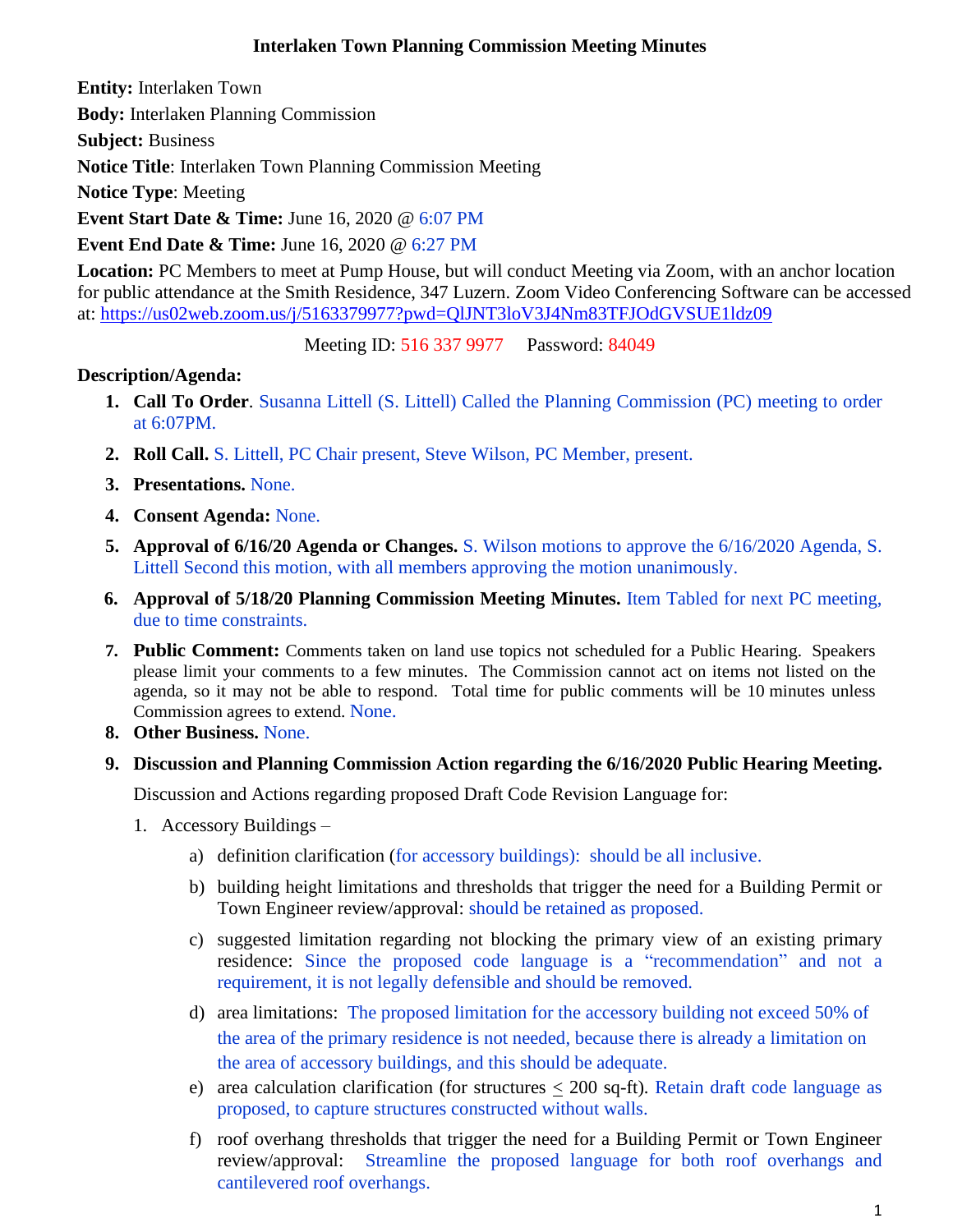- g) the establishment of plumbing prohibitions. Ensure code language proposed for accessory building plumbing does not limit appropriate pluming uses in accessory buildings, that are not intended to use the accessory structure as a residence (i.e., gardening, art studio, bathroom, etc.).
- h) Building Height: Remove the proposed code language establishing a separate height limitation for accessory buildings/structures, and the limitation that the accessory building cannot exceed the height of the primary residence, and retain the current height limitation for all buildings. However, the PC recommends retaining the proposed code language in Title 9 (building Permit Exemptions) requiring a building permit for accessory building structures < 200 square feet in area with a proposed height > 16 feet. This recommendation is made to ensure small structures  $< 200$  square feet with a height  $> 16$  feet are reviewed by the Town Engineer for public safety/wind load concerns, and will not limit the maximum height of these structures, which can be 35 feet, per the current town code.

The final proposed changes to Title 9 and Title 11 were then prepared by the PC, presented in Attachments A and B, respectively (Attached).

- 2. Landscaping disturbance area threshold (to trigger the need for a permit or Landscaping Plan Submission increase) is proposed to change from 100 sq-ft to 500 sq-ft); Retain the proposed code language for Title 9, as proposed.
- 3. New "Timeline limitations and requirements for Construction Permits" are being proposed to support the forward progress of construction projects. Retain the proposed code language for Title 9, as proposed.
- 4. The final proposed changes to Title 9 and Title 11 (incorporating the revisions discussed in Items 1-3 above) were then prepared by the PC, presented in Attachments A and B, respectively (attached here).
- 5. S. Littell motioned to recommend Town Council Approval of the code revisions to Titles 9 & 11 (presented in Attachments A and B) at their next scheduled Town Council Meeting on 6/16/2020, immediately following this PC meeting. S. Wilson Second this motion, with all members approving the motion unanimously.
- **10. Adjournment.** Wilson motions to adjourn the 6/16/2020 meeting at 6:27PM. S. Littell Second this motion, with all members approving the motion unanimously.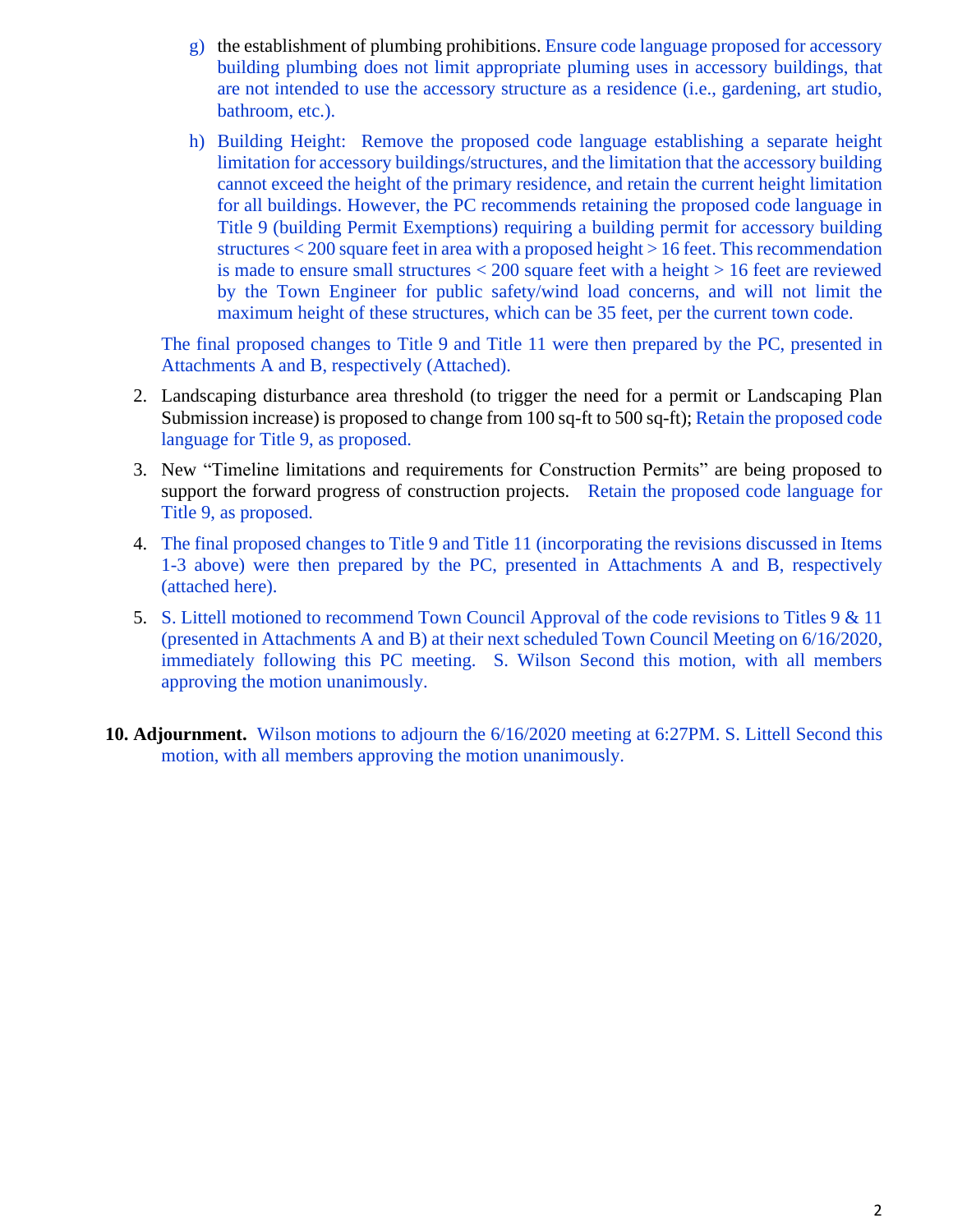# **ATTACHMENT A**

**The Specific Title 9 Code Changes Recommended by the Planning Commission for Town Council Approval During the 6/16/2020 PC Meeting**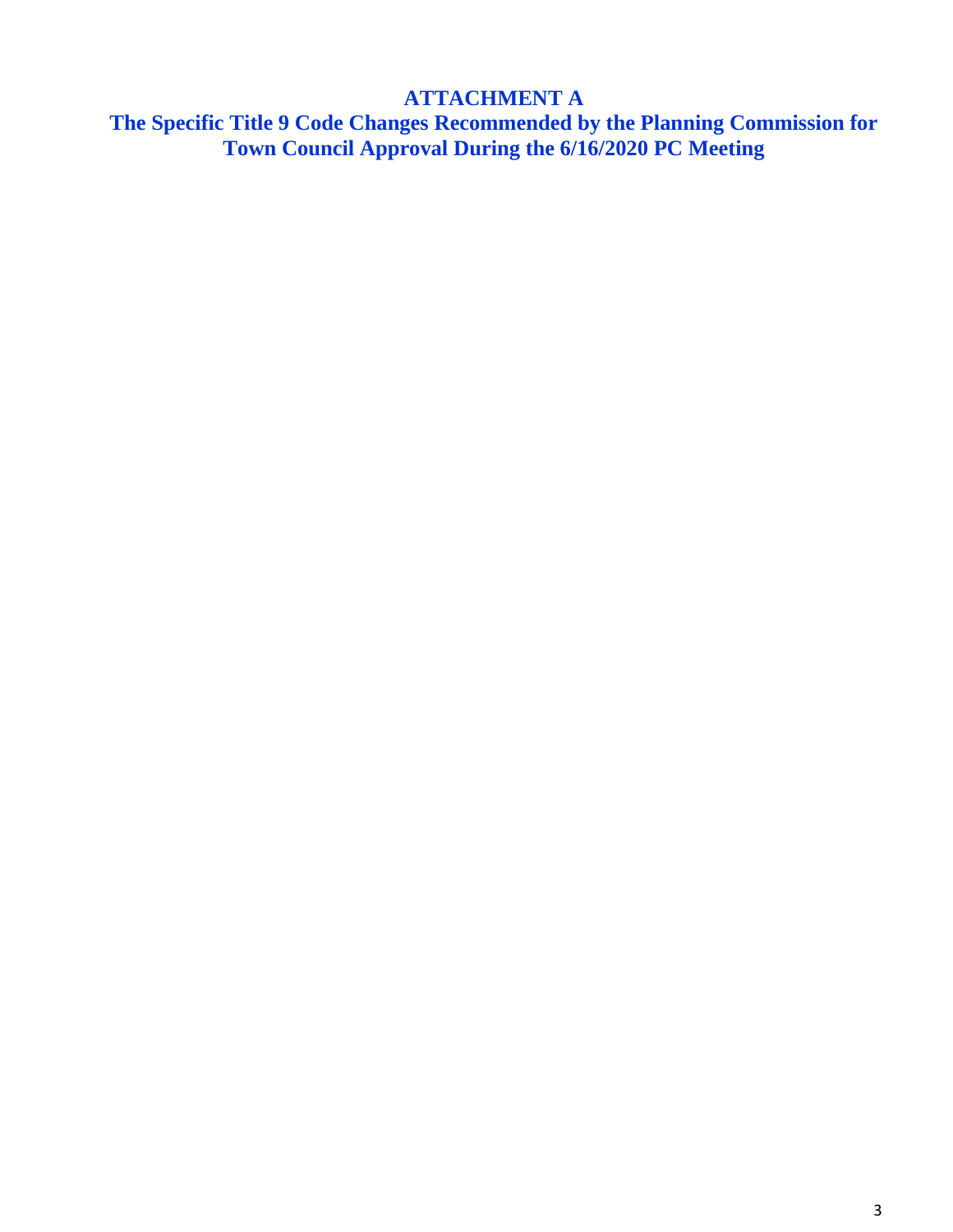### **PROPOSED CHANGES TO TOWN OF INTERLAKEN MUNICIPAL CODE**

**TITLE 09 BUILDING AND CONSTRUCTION \*\*\***

#### **CHAPTER 9.05 SITE DISTURBANCE PERMIT Section 9.05.020 When Required**

**\*\*\***

A. Permit Required. A Town of Interlaken Site Disturbance Permit is required before any person or entity may landscape, excavate, grub and clear, grade, or perform any type of construction activity that will disrupt or cause a change in the natural landscape or increase impervious surfaces upon any parcel of property located in the Town. No excavating shall be done further than is necessary to place the lot on grade or for building a dwelling and /or garage.

B. Exemptions. The following activities are exempt from the permit requirements of this Chapter: 1. Actions by a public utility, the Town, or any other governmental entity to remove or alleviate an emergency condition, including the restoration of utility service or the reopening of a public thoroughfare to traffic;

2. Actions by any other person when the Town determines, and documents in writing, that the actions are necessary to remove or alleviate an emergency condition;

3. Construction activities (which includes the construction of accessory use buildings or accessory use structures) disturbing less than 200 square feet of land and surface area. The square footage area calculation for accessory use buildings and accessory use structures shall include the areas of the associated roof, excluding roof overhangs that extend 3 feet or less from the edge of the building wall or frame. This exemption does not apply to the following conditions (which does require obtaining a Building Permit or Town Engineer review and approval):

a) The construction of an accessory use building or accessory use structure with a proposed roof area that will exceed 175 percent of the associated building's or structure's footprint.

b) The construction of an accessory use building or an accessory use structure with a proposed roof overhang (with or without support) or a cantilevered overhang that exceeds 3 feet from the exterior frame or wall.

c) the proposed construction of an accessory use building or accessory use structure with a height that exceeds 16 feet;

4. Residential landscaping and gardening activities disturbing less 500**100** square feet of land surface area and does not conflict with Section A of 09.05.020;

**\*\*\***

#### **Section 9.05.060 Site Disturbance Permit – Revocation or Suspension**

A. Revocation or Suspension. A Site Disturbance Permit may be revoked or suspended by the Town upon the occurrence of any one of the following events:

1. Failure of a Permittee to comply with the Plan or any condition of the Permit; or

2. Failure of a Permittee to comply with any provision of this Chapter or any other applicable law, ordinance, rule or regulation related to site disturbance; or

3. A determination by the Town that the site disturbance measures implemented by a Permittee pursuant to the Plan are inadequate to prevent or minimize, to the maximum extent practicable, the discharge of sediment, dust, debris or other pollutants from the construction site by storm water or wind**; or.**

4. Failure of project progression within any contiguous six (6) month period.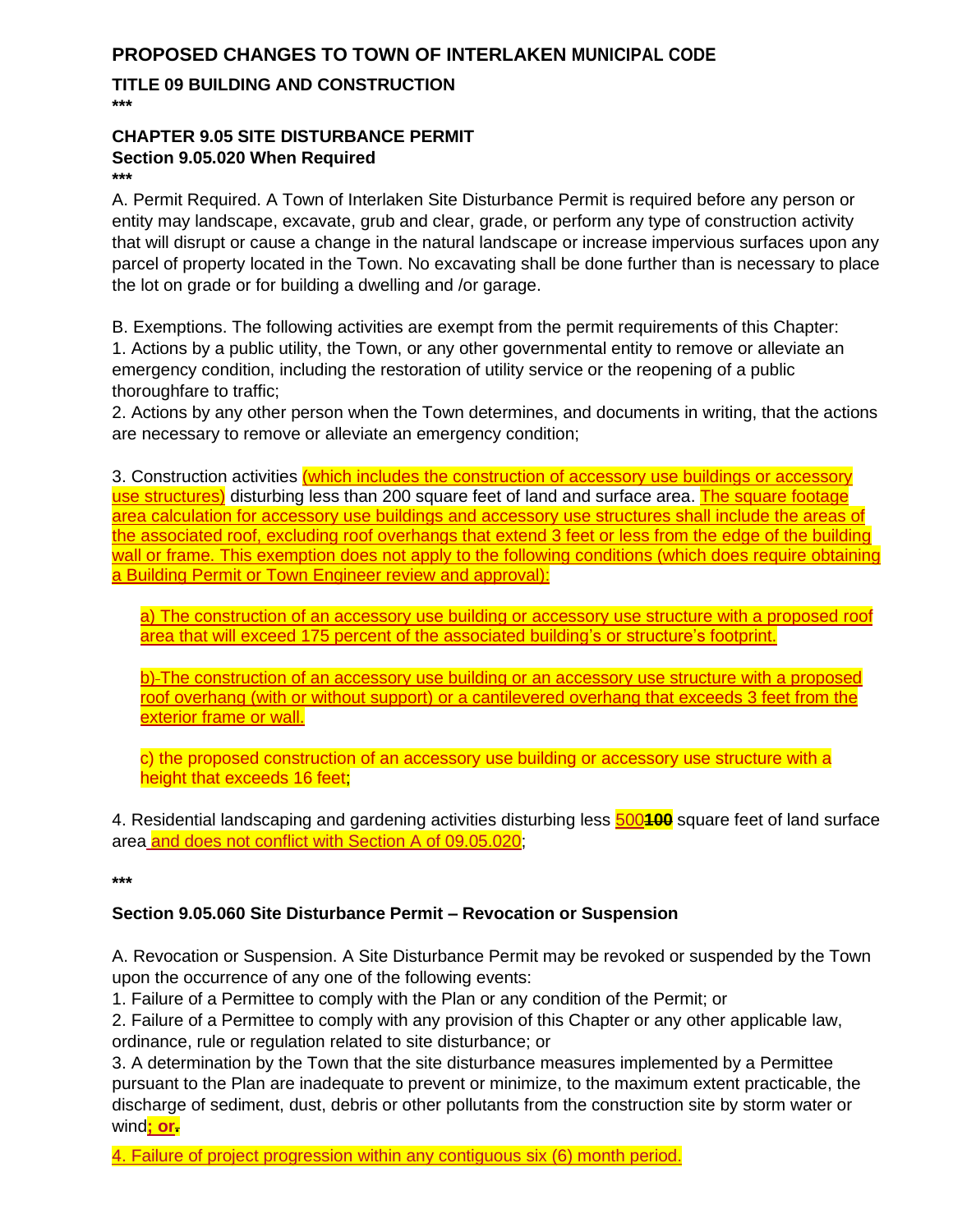Any project that has not received an inspection for a six (6) month period will be determined to have not progressed within that period.

The permittee may submit a written request for a permit extension. This extension must be received by the Town Clerk within thirty (30) days of first notification of term violation.

Permit extension requests must contain a proposed project construction schedule for the following (6) six month period. Construction activities must progress sufficiently to result in a minimum of one (1) inspection within that six (6) month period. Inspection need not be passed.

The Town Council must approve permit extension requests.

If approval is not given by Town Council, then the permit will be revoked and all applicable, outstanding deposits will be remitted to permittee.

For the project to resume, a new permit application and all applicable fees must be submitted by the permittee and approved by the Town Council pursuant to all applicable procedures described in Title 9.

**\*\*\***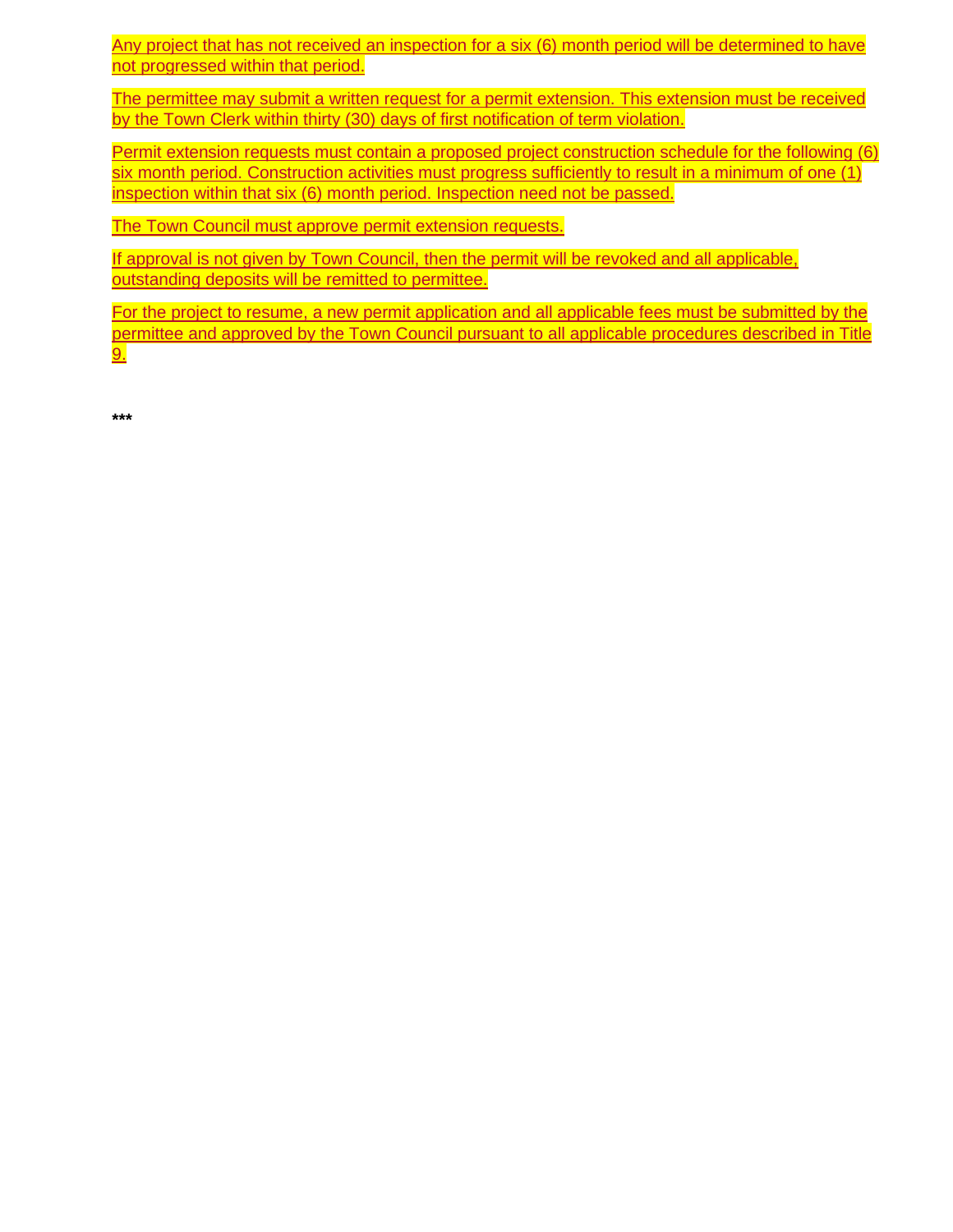# **ATTACHMENT B**

**The Specific Title 11 Code Changes Recommended by the Planning Commission for Town Council Approval During the 6/16/2020 PC Meeting**